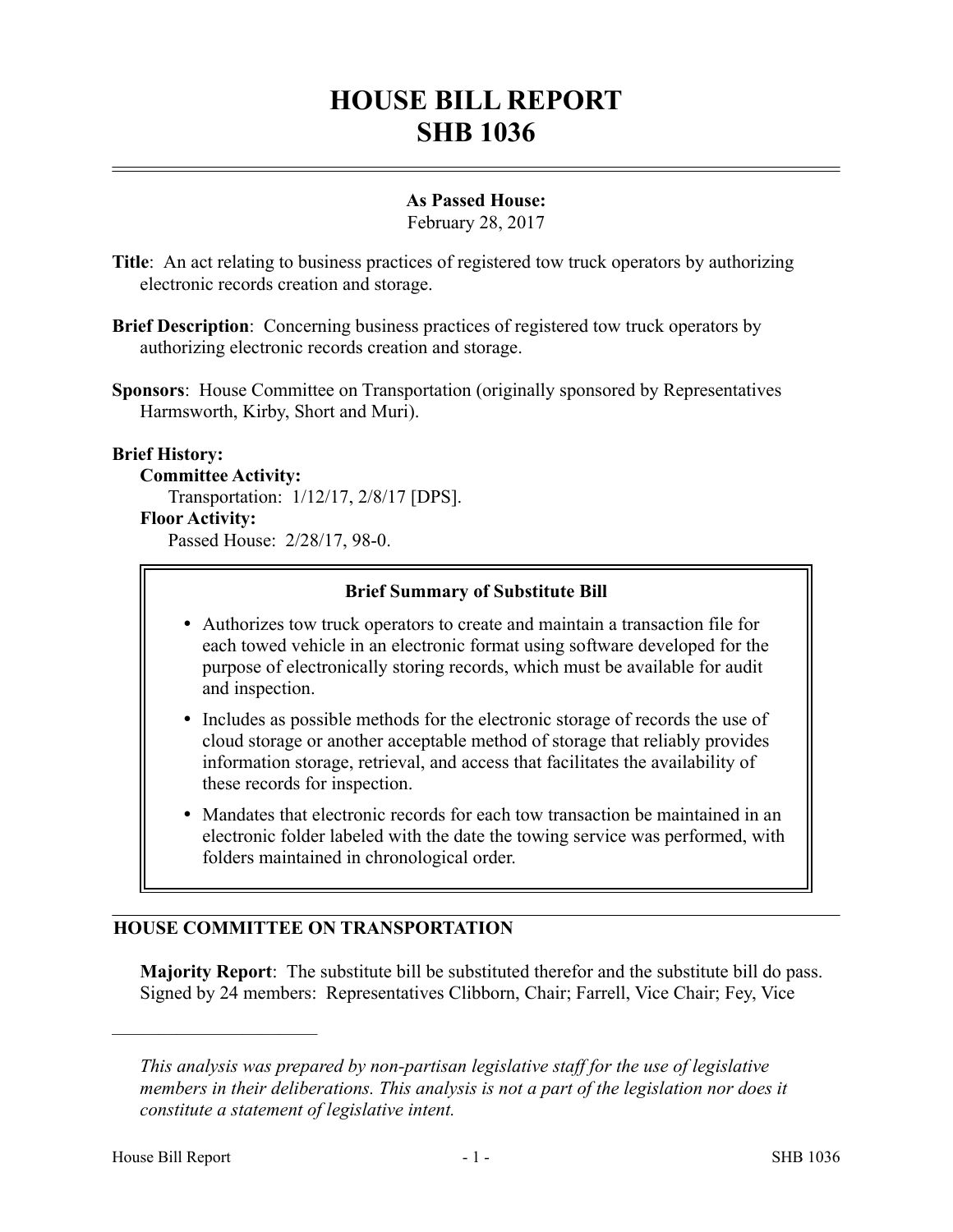Chair; Wylie, Vice Chair; Orcutt, Ranking Minority Member; Hargrove, Assistant Ranking Minority Member; Harmsworth, Assistant Ranking Minority Member; Chapman, Gregerson, Hayes, Irwin, Lovick, McBride, Morris, Ortiz-Self, Pellicciotti, Pike, Riccelli, Rodne, Shea, Stambaugh, Tarleton, Van Werven and Young.

**Staff**: Jennifer Harris (786-7143).

## **Background**:

Registered tow truck operators are required to keep a transaction file on each vehicle that has been towed for a minimum of three years. The transaction file must include the following, which must be part of the file at the time the vehicle is redeemed or becomes abandoned and is sold at public auction: (1) a signed impoundment authorization; (2) a record of the 24-hour written impound notice to a law enforcement agency; (3) a copy of the impound notification to registered and legal owners, sent within 24 hours of impoundment (which must provide the owners with the address of the impounding firm, a 24-hour telephone number, and the name of the person or agency under whose authority the vehicle was impounded); and (4) an itemized invoice of charges against the vehicle.

For abandoned vehicles sold at public auction, the following information must also be included in the transaction file: (1) a copy of the abandoned vehicle report that was sent to and returned by the Department of Licensing (DOL); (2) a copy of the published notice of public auction; (3) a copy of the affidavit of sale showing the sales date, purchaser, amount of the lien, and the sale price; (4) a record of the two highest bid offers, with the names, addresses, and telephone numbers of the two bidders; and (5) a copy of the notice of opportunity for hearing given to those who redeem vehicles.

Records kept by tow truck operators, including transaction files, must be available for audit or inspection during normal business hours by the DOL, the Washington State Patrol, or any other law enforcement agency that has jurisdiction to perform audits and inspections.

# **Summary of Substitute Bill**:

The transaction file that registered tow truck operators are required to keep for each vehicle that has been towed may be created and stored electronically using software developed for the business purpose of electronically storing records. These electronic records must be available for audit or inspection to the same extent that other records are available for audit and inspection.

Possible methods for the electronic storage of records include the use of cloud storage or another acceptable method of storage that reliably provides information storage, retrieval, and access that facilitates the availability of these records for inspection. Electronic records for each tow transaction must be maintained in an electronic folder labeled with the date the towing service was performed, with folders maintained in chronological order.

# **Appropriation**: None.

**Fiscal Note**: Available.

House Bill Report **EXECUTE:**  $\frac{2}{5}$  - 2 - SHB 1036